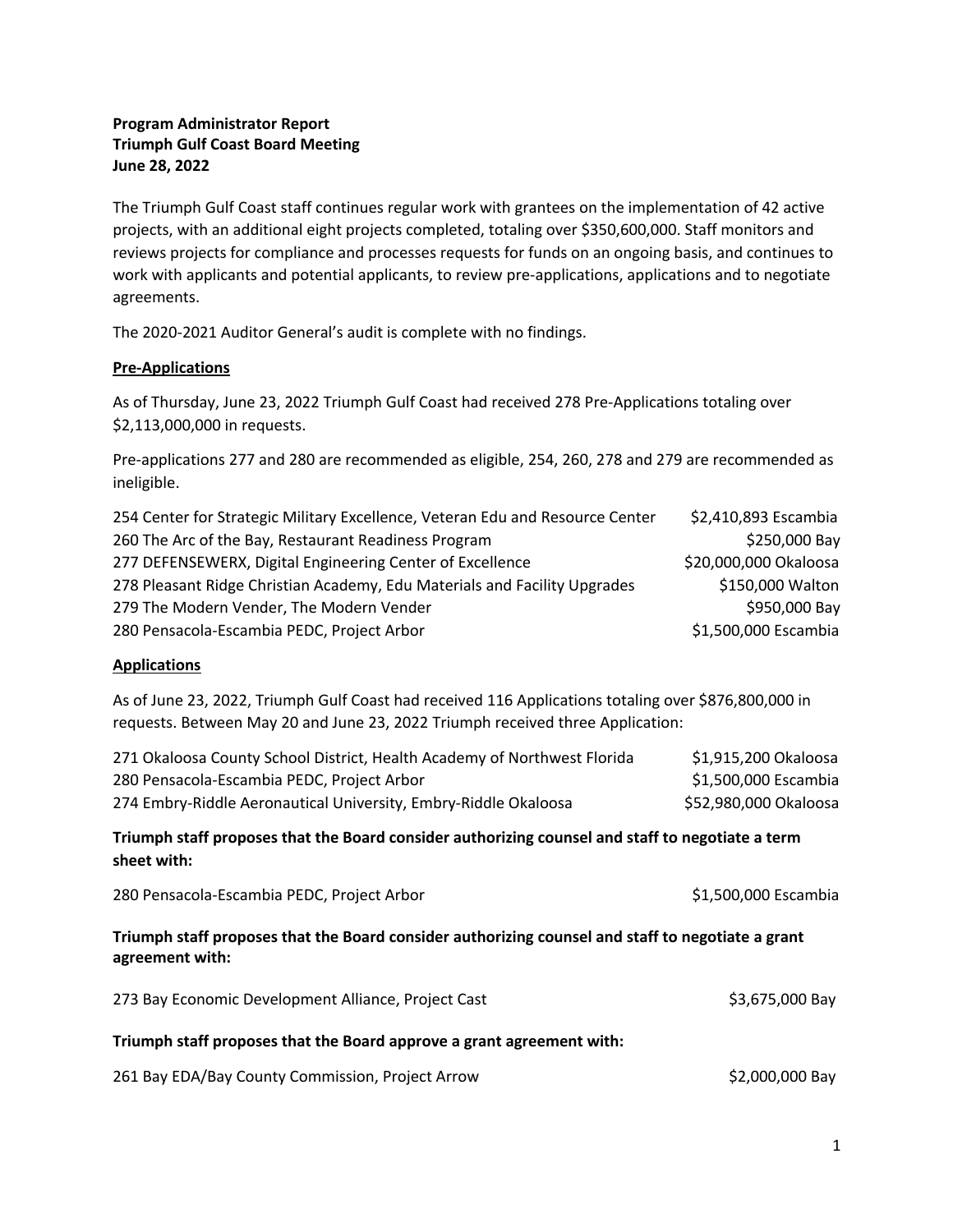## **June 2022 Project Status Snapshot**

Staff has developed a project status snapshot document to provide members with an overview of each project. This document reflects the most recent quarterly reports and/or field visits for each project

## **May-June Construction Report**

Staff continues to review and approve construction bid documents, contracts, change orders and/or task orders for projects. Please see attached Construction Report provided by Mr. Randy Lewis for details.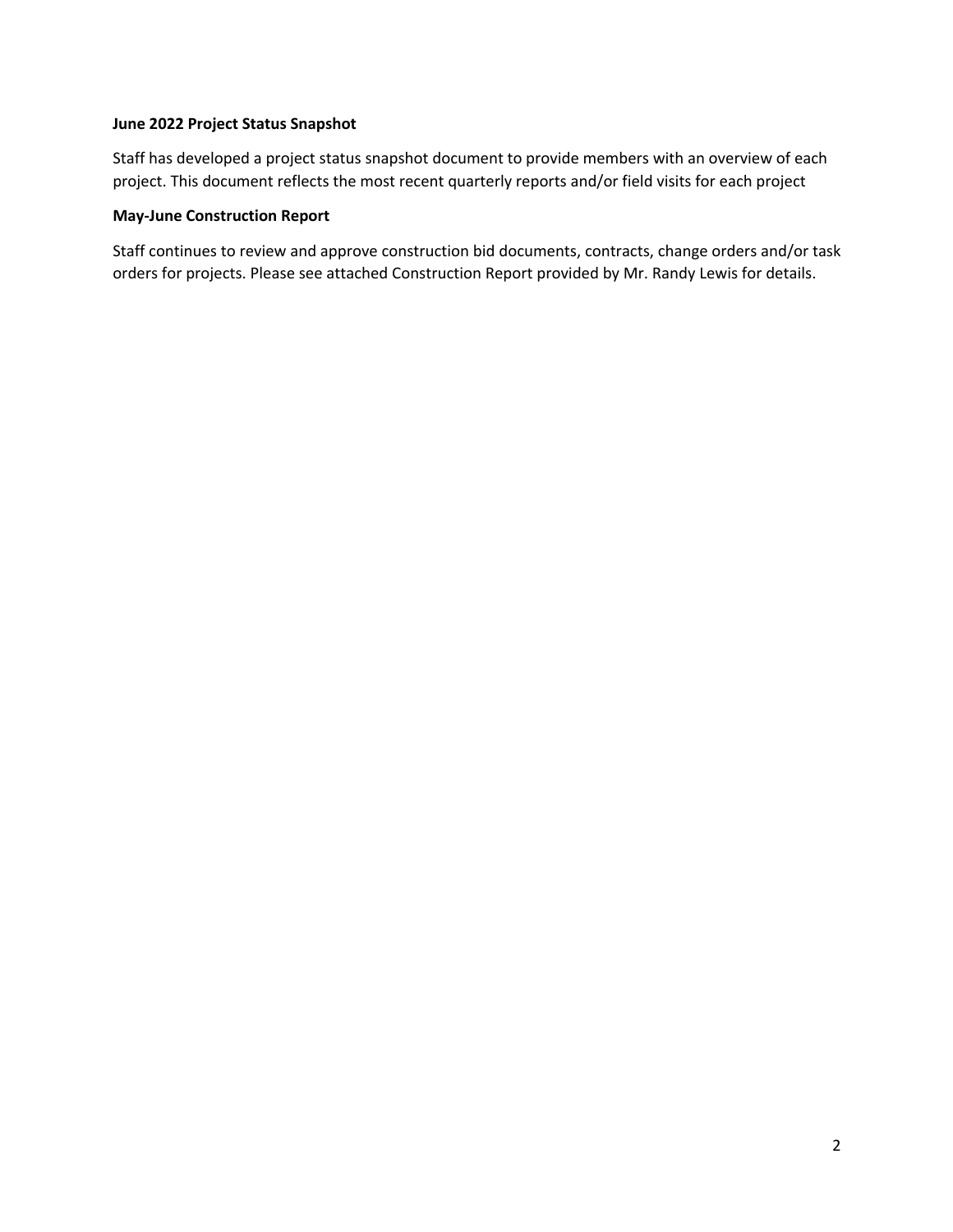|     |                                                                   |                                                      |       |                           | Construction Construction Construction Constructio |                  | <b>Metrics</b> | <b>Metrics</b>            | <b>Metrics</b> | <b>Metrics</b> |
|-----|-------------------------------------------------------------------|------------------------------------------------------|-------|---------------------------|----------------------------------------------------|------------------|----------------|---------------------------|----------------|----------------|
|     | # Grantee                                                         | <b>Project Name</b>                                  | Ahead | <b>On Track</b>           | <b>Delayed</b>                                     | <b>Completed</b> | Ahead          | <b>On Track</b>           | <b>Delayed</b> | Completed      |
|     | Infrastructure, Ad Valorem, Emergency Response & Promotins Grants |                                                      |       |                           |                                                    |                  |                |                           |                |                |
|     | 43 Okaloosa County                                                | Hwy 90 East Water and Sewer Expansion*               |       |                           |                                                    | $\mathsf{x}$     |                | N/A                       |                |                |
|     | 46 Okaloosa County                                                | Southwest Crestview Bypass*                          |       | X                         |                                                    |                  | х              |                           |                |                |
|     | 49 Panama City Port Authority                                     | Port Panama City Eastern Terminal                    |       |                           |                                                    | X                |                | $\boldsymbol{\mathsf{X}}$ |                |                |
|     | 72 Santa Rosa County BOCC                                         | <b>Whiting Aviation Park</b>                         |       |                           |                                                    | X                |                | $\boldsymbol{\mathsf{X}}$ |                |                |
| 120 | City of Pensacola                                                 | Comm. Aircraft Maintenance Campus*                   |       | $\overline{\mathsf{x}}$   |                                                    |                  |                | N/A                       |                |                |
|     | 185 City of Panama City                                           | Panama City Industrial Complex                       |       | X                         |                                                    |                  |                | N/A                       |                |                |
|     | 190 Walton BOCC                                                   | US 331 Infrastructure*                               |       | $\mathsf{X}$              |                                                    |                  |                | N/A                       |                |                |
|     | 191 Franklin County BOCC                                          | Apalachicola Regional Airport Fuel System Upgrade    |       | $\overline{\mathsf{x}}$   |                                                    |                  |                | N/A                       |                |                |
| 209 | Santa Rosa County BOCC                                            | Project Lionheart                                    |       | $\mathsf{x}$              |                                                    |                  |                | N/A                       |                |                |
| 227 | Panama City Port Authority                                        | Intermodal Distribution Center Expansion             |       | $\overline{\mathsf{x}}$   |                                                    |                  |                | N/A                       |                |                |
| 240 | Santa Rosa County BOCC                                            | Santa Rosa Industrial Park East (SRIPE)              |       | $\mathsf{x}$              |                                                    |                  |                | N/A                       |                |                |
|     | 186 Gulf County Board of County Commiss                           | Hurricane Michael Recovery Ad Valorem Request        |       | None                      |                                                    |                  |                |                           |                | x              |
| 189 | Bay County Board of County Commissie                              | Hurricane Michael Recovery Ad Valorem Request        |       | None                      |                                                    |                  |                |                           |                | X              |
| 213 | Florida's Great Northwest (FGNW)                                  | <b>Education ROI Research and Marketing</b>          |       | None                      |                                                    |                  |                | X                         |                |                |
| 237 | Port St. Joe Port Authority                                       | Dredging of Shipping Channel                         |       | X                         |                                                    |                  |                | X                         |                |                |
| 251 | Santa Rosa County BOCC                                            | Milton Interchange Park                              |       | $\boldsymbol{\mathsf{x}}$ |                                                    |                  |                | X                         |                |                |
|     | 259 PEDC                                                          | Project Pioneer                                      |       | None                      |                                                    |                  |                | $\boldsymbol{\mathsf{X}}$ |                |                |
|     | 258 Bay County Commission                                         | Project Lightning Strike                             |       | $\boldsymbol{\mathsf{X}}$ |                                                    |                  |                |                           |                |                |
|     |                                                                   |                                                      |       |                           |                                                    |                  |                |                           |                |                |
|     | <b>Workforce/Education Grants</b>                                 |                                                      |       |                           |                                                    |                  |                |                           |                |                |
|     | 29 Wakulla County School Board                                    |                                                      |       |                           |                                                    | X                | X              |                           |                |                |
|     | 69 FSU Marine Lab                                                 | Career and Technical Education Center*               |       | X                         |                                                    |                  |                | X                         |                |                |
|     | 98 Walton County Sheriff/ECTC                                     | Apalachicola Bay System Initiative*                  |       | X                         |                                                    |                  |                | X                         |                |                |
|     |                                                                   | Vocational/Technical Training Program*               |       |                           |                                                    | X                |                | $\boldsymbol{\mathsf{X}}$ |                |                |
| 143 | <b>Bay District Schools</b>                                       | HVAC*                                                |       |                           |                                                    |                  |                | $\boldsymbol{\mathsf{X}}$ |                |                |
|     | 148 Gulf District Schools                                         | Agri-Science Program Expansion*                      |       | None                      |                                                    |                  |                | $\mathsf{X}$              |                |                |
| 153 | <b>Gulf County School District</b>                                | Unmanned Systems*                                    |       | None                      |                                                    |                  |                |                           |                |                |
| 157 | Franklin County School District/ABC Scl                           | Career and Technical Training, Phase I*              |       | X                         |                                                    |                  | X              |                           |                |                |
| 180 | <b>Gulf County School District</b>                                | WHS Welding Program*                                 |       | None                      |                                                    |                  |                | $\boldsymbol{\mathsf{X}}$ |                |                |
| 198 | Wakulla County School Board                                       | UAS/VSO Certification Program*                       |       | None                      |                                                    |                  | X              | $\boldsymbol{\mathsf{X}}$ |                |                |
| 187 | Northwest Florida State College                                   | Walton Works Training Center of Excellence*          |       |                           |                                                    | X                |                | $\overline{\mathsf{x}}$   |                |                |
|     | 200 Franklin County School District                               | Career and Technical Training, Phase II*             |       | None                      |                                                    |                  |                | $\mathsf{X}$              |                |                |
| 202 | Gulf Coast State College - Gulf/Frankli                           | Tech Center for Emergency Response and Comms         |       | X                         |                                                    |                  |                | $\mathsf{X}$              |                |                |
| 206 | AMIkids Panama City Marine Institute                              | Unmanned and Construction Certification Program      |       | None                      |                                                    |                  |                | X                         |                |                |
| 207 | Gulf Coast State College - Gulf/Franklin                          | <b>Nursing Simulation Center</b>                     |       | X                         |                                                    |                  |                | $\mathsf{X}$              |                |                |
| 210 | <b>Gulf Coast State College</b>                                   | UAS Pilot Boot Camp for Exiting Military             |       | None                      |                                                    |                  | X              |                           |                |                |
| 211 | Pensacola State College                                           | Truck Driver Training Expansion                      |       | X                         |                                                    |                  |                | X                         |                |                |
| 215 | Wakulla County School Board                                       | Wakulla/Lively Tech A&P Cert Program                 |       | None                      |                                                    |                  | X              |                           |                |                |
| 216 | Northwest FL State College                                        | Center of Aviation Excellence: Airframe & Powerplant |       | None                      |                                                    |                  |                | X                         |                |                |
| 217 | AMIkids Pensacola Inc.                                            | AMIkids Pensacola Workforce Development Program      |       | None                      |                                                    |                  |                | $\boldsymbol{\mathsf{X}}$ |                |                |
| 221 | <b>Locklin Technical College</b>                                  | Hurricane Michael Skilled Labor Recovery Fund        |       | None                      |                                                    |                  |                |                           |                | x              |
| 222 | Okaloosa Technical College                                        | Hurricane Michael Skilled Labor Recovery Fund        |       | None                      |                                                    |                  |                |                           |                | X              |
| 223 | <b>Emerald Coast Technical College</b>                            | Hurricane Michael Skilled Labor Recovery Fund        |       | None                      |                                                    |                  |                |                           |                | X              |
| 224 | Wakulla County School Board/Lively Te                             | Hurricane Michael Skilled Labor Recovery Fund        |       | None                      |                                                    |                  |                |                           |                | X              |
| 228 | Pensacola State College                                           | Infrastructure and Logistics Training Fund           |       | None                      |                                                    |                  |                |                           |                | X              |
| 229 | <b>Tallahassee Community College</b>                              | Infrastructure and Logistics Training Fund           |       | None                      |                                                    |                  |                |                           |                | X              |
| 230 | <b>Walton County Schools</b>                                      | A I& Healthcare Certification Program                |       | None                      |                                                    |                  |                | X                         |                |                |
| 233 | <b>IHMC</b>                                                       | Center for Human Healthspan, Resilience and Perforr  |       | None                      |                                                    |                  |                | N/A                       |                |                |
| 243 | Okaloosa School District                                          | AI Learning Institutes                               |       | None                      |                                                    |                  |                | X                         |                |                |
| 246 | Florida State University - Panama City                            | Cybersecurity and New Technologies                   |       | None                      |                                                    |                  |                | N/A                       |                |                |
| 257 | Pensacola State College                                           | Cybersecurity and IT Progams Expansion               |       | X                         |                                                    |                  |                | N/A                       |                |                |
| 264 | Wakulla County School Board                                       | War Eagle Career Academy                             |       | X                         |                                                    |                  |                | N/A                       |                |                |
|     | 265 Florida State University - Panama City                        | FSU - PC Collegiate Lab School                       |       | None                      |                                                    |                  |                | N/A                       |                |                |
|     |                                                                   |                                                      |       |                           |                                                    |                  |                |                           |                |                |
|     |                                                                   |                                                      |       |                           |                                                    |                  |                |                           |                |                |
|     | * 6 month COVID Extension Granted                                 |                                                      |       |                           |                                                    |                  |                |                           |                |                |
|     | N/A - Not Applicable (Metrics not due at this time)               |                                                      |       |                           |                                                    |                  |                |                           |                |                |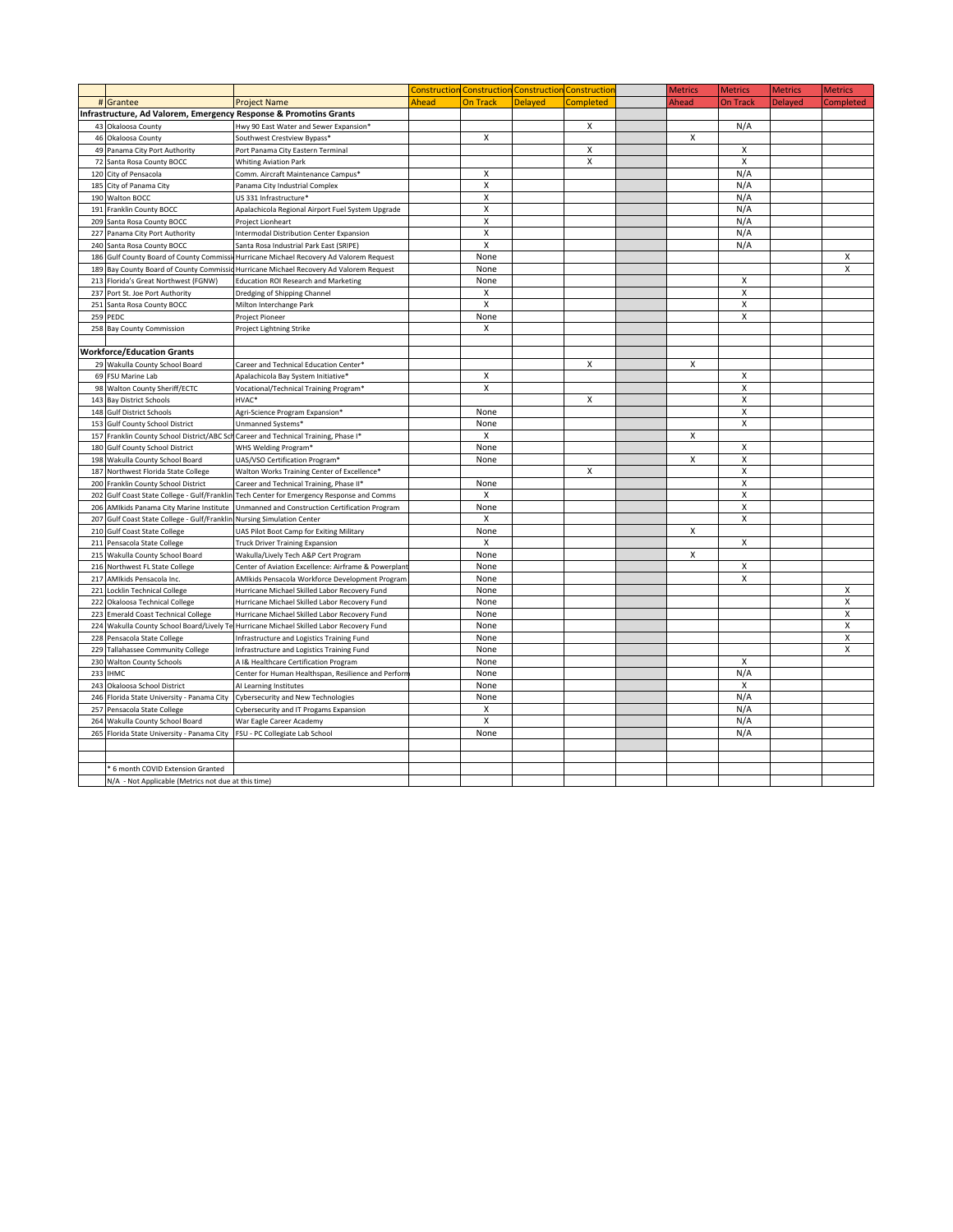## RANDY LEWIS, AIA

ARCHITECT / TRIUMPH G.C. CONSULTANT NCARB Certification: 66743 Florida Registered Architect 11582 211 John Knox Rd., 106, Tallahassee FL 32303 randylewisaia@gmail.com

# Construction / Contracts Review- May 20, 2022- June 21, 2022 The following items reflect contract, construction, and quarterly reporting review activity since the May 25, 2022 Triumph G.C. Board meeting.

# #29 Wakulla School Board Career and Tech

• I reviewed the Quarterly Report for the 1st Quarter 2022 prepared by CRA Architects. I agree with the Change Order work in progress. The inspection punch list appears thorough. The project appears to be almost complete and on schedule for final completion Aug. 16, 2022. The Quarterly Report is acceptable.

# #46 Okaloosa County Southwest Crestview Bypass

.

• I reviewed the proposed Change Order 3 to C. W. Roberts Contracting. The Change Order letter of explanation by the County Engineer, and the timely recommendation letters for time extension by Mott McDonald, CEI, are complete and thorough. The time extension is acceptable to Triumph G.C.

# #209 Santa Rosa BOCC Project Lionheart- I-10 Park

- I have reviewed the Solicitation Check Sheet, the I-10 Industrial Park Phase 2 Improvements Technical Specifications and the Site Construction Plans prepared by Baskerville Donovan Inc. Engineers, the GeoTech Report and, the Bid Tabulation Schedule of Values. The Bid form, the bid tabulation sheet, and the proposed Owner-Contractor Agreement are not included.
- The items reviewed appear acceptable.